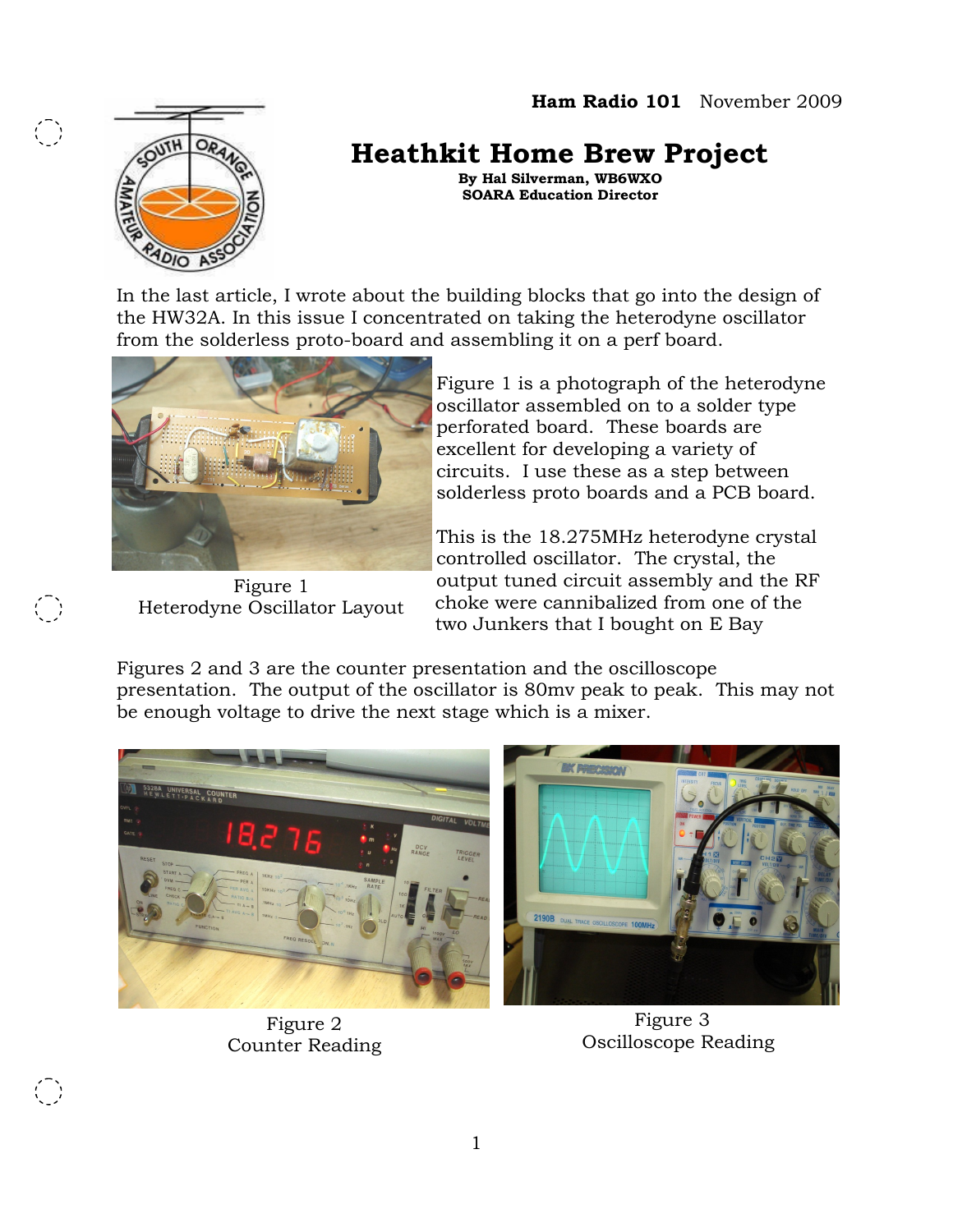There are two alternatives to investigate to boost the voltage if required. The tuned output assembly was factory set. This can be modified and adjusted for the maximum voltage or a follow-on stage using a class A amplifier to boost the signal voltage. I plan to leave room on the PCB to accommodate a buffer amplifier.



 $\bigodot$ 

 $\bigodot$ 

Figure 4 DC Current ~ Heterodyne Osc.



Figure 5 Schematic Diagram Heterodyne Oscillator

The PCB design will allow access to the tuning slug in the in L5

Iwanted to see how much DC current the heterodyne oscillator drew so I took a picture of the milli-ammeter I am using. The current is about 2mA. See figure 4.

There was also time this month to look at the chassis layout and I wanted to try



Figure 7 Output Tank Circuit

Figure 6 Output at Antenna Jack

out the T/R relay function. I took the signal generator and connected to what would eventually be the output of the transmitter tubes. I then connected the antenna jack to the counter and scope and then keyed the microphone.

I also mounted the output tank inductor to the output tuning capacitor. The inductor is mounted via epoxy. The through holes have had the adjacent copper cleared away using a